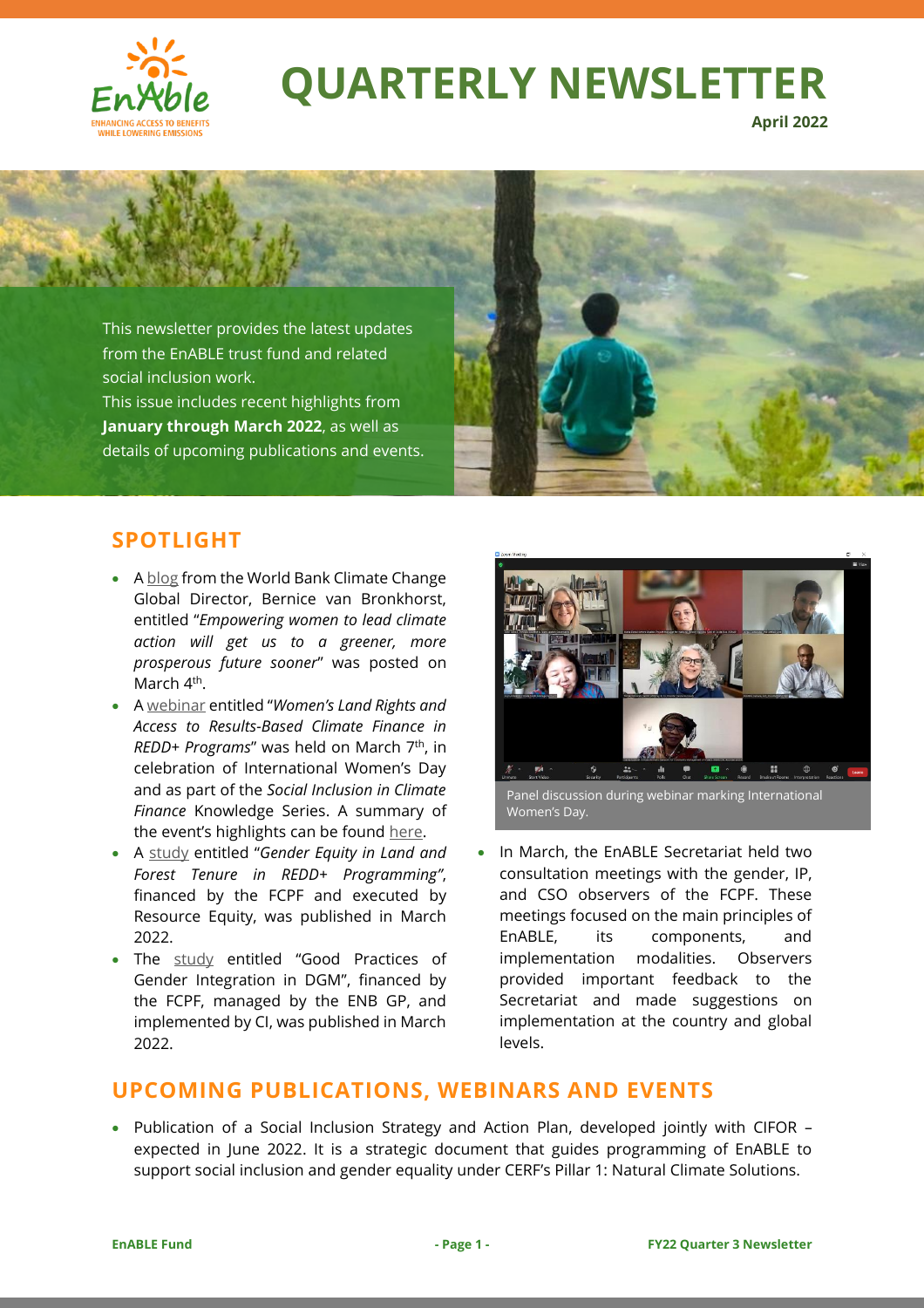• Diagnostics Toolkit "Behavioral Science Approach to Empowering Women in Forest Landscapes" (which was piloted in Nepal and Mozambique), financed by the FCPF, and conducted by the Poverty and Equity GP – expected in April 2022.

# **EnABLE COUNTRY KNOWLEDGE AND CAPACITY-BUILDING PROGRAMMING: SUMMARY OF PROGRESS**

| <b>REGION</b>                   | <b>COUNTRY</b>                   | <b>STATUS</b>             |
|---------------------------------|----------------------------------|---------------------------|
| Eastern and Southern Africa     | Democratic Republic of Congo     | KCB programming initiated |
|                                 | Madagascar                       | KCB programming initiated |
|                                 | Mozambique                       | KCB programming initiated |
| East Asia and Pacific           | Indonesia                        | KCB programming initiated |
|                                 | Lao People's Democratic Republic | KCB programming initiated |
|                                 | Vietnam                          | KCB programming initiated |
| Latin America and the Caribbean | Chile                            | KCB programming initiated |
|                                 | Costa Rica                       | KCB programming initiated |
|                                 | Dominican Republic               | KCB programming initiated |
|                                 | Guatemala                        | KCB programming initiated |
| South Asia                      | Nepal                            | KCB programming initiated |

*There are currently 11 countries with ongoing EnABLE knowledge and capacity building programming. The [EnABLE webpage](https://www.worldbank.org/en/topic/climatechange/brief/enable-enhancing-access-to-benefits-while-lowering-emission) features a new [dashboard](https://public.tableau.com/shared/DP2XG94ZD?:display_count=y&:origin=viz_share_link&:embed=y) where you can find more information and resources about EnABLE activities and ER Programs in each country.*

#### **SNAPSHOTS**

The following are snapshots of progress kindly provided by the EnABLE task teams in Nepal, Madagascar, and the Democratic Republic of Congo.

# Planning implementation of EnABLE KCB Programming with Madagascar CSOs and the Madagascar REDD+ team

From January 24<sup>th</sup> to 30<sup>th</sup>, members of the EnABLE East Africa Social Sustainability and Inclusion GP task team met with the REDD+ team of Madagascar's Ministry of Environment and Sustainable Development (MEDD) and representatives from two CSOs in the capital city, Antananarivo. The main goals of this round table meeting were to hold a consultation with local CSOs and to make plans for the implementation of EnABLE programming.

This discussion helped to ensure that the CSOs selected to carry out EnABLE activities would be able to do so in a way that is in synergy with the government's existing efforts and its social inclusion agenda. A strong relationship exists in Madagascar between the

government and CSOs. At every step of the REDD+ process, from submission of the first proposal to implementing readiness and Emission Reductions Programs, the FCPF has facilitated effective engagement of CSOs in REDD+ and promoted dialogue and collaboration between CSOs and government.

Over the years, many activities to raise awareness of REDD+ and ER programs have been carried out in Madagascar, both by the World Bank and other partners. However, during discussions the team agreed that EnABLE activities should prioritize areas where outreach has historically been limited, such as geographically isolated areas. This plan has since been formally endorsed by the Minister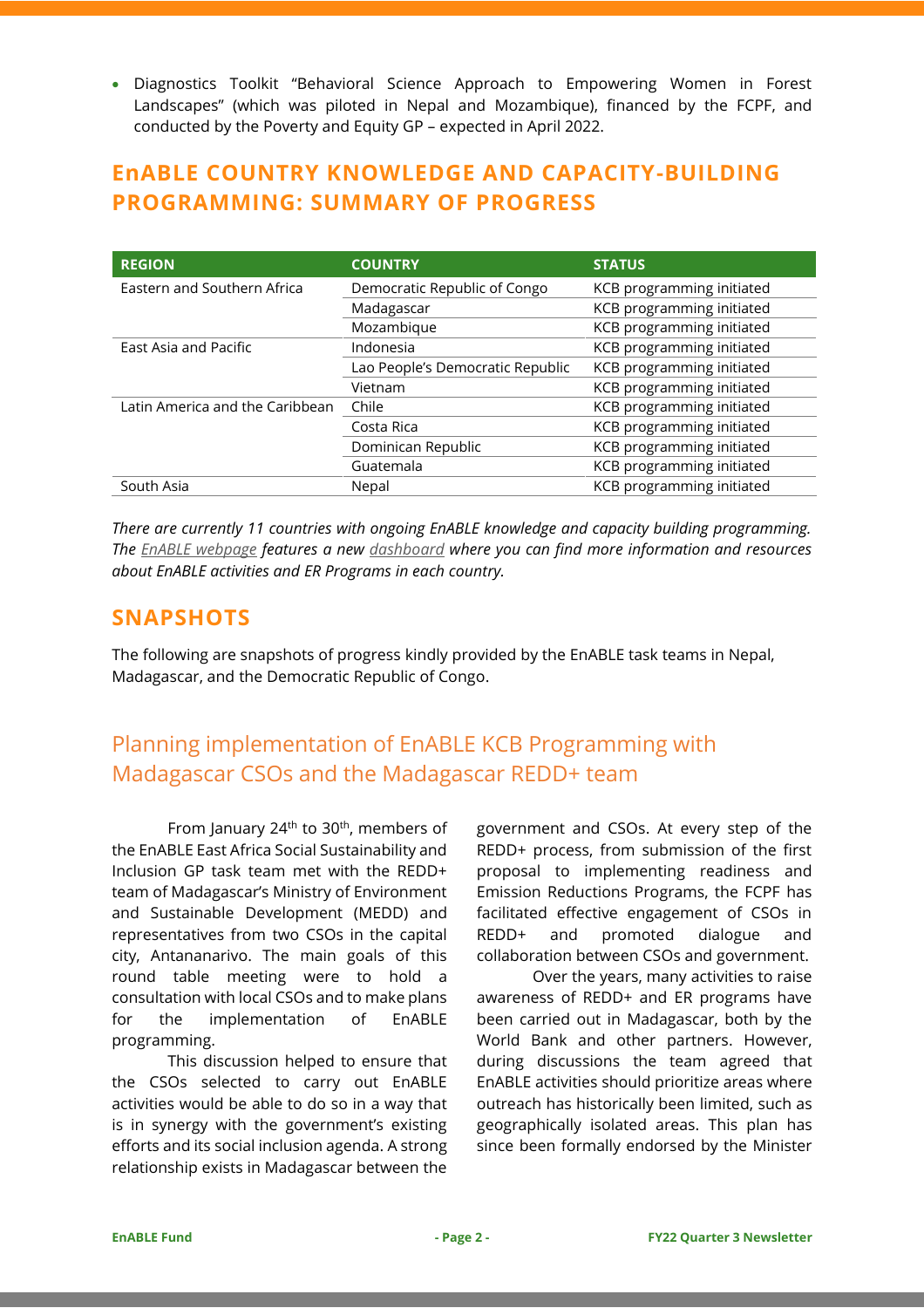for Environment, Ecology & Forests, Dr. Johanita Ndahimananjara.

The EnABLE team selected the CSOs that will begin pilot activities for social inclusion designed to raise awareness of ER programs and set up community structures to prepare for activity implementation. One of the CSOs involved, *Gasy Youth Up*, is a youthled organization that works to advocate for local communities, particularly women and girls, in the development of national REDD+ strategy and programming and encourages constituents to actively participate in program

implementation. The executive director of *Gasy Youth Up,* Lana Razafimanantsoa, said that the meeting promoted collaboration between key stakeholders "for the effective implementation of REDD+…for sustainable impacts built on ongoing efforts and best practices without losing sight of existing barriers". Razafimanantsoa said her organization was excited to be identifying pilot activities for social inclusion during the meeting and working towards "improving local communities' livelihoods through the EnABLE program".

#### Launch of the first World Bank Nepal IPLC Consultative Forum



Representatives of Indigenous and local communities met to participate in a consultative forum in Kathmandu, March 2022.

The World Bank in Nepal organized its first IPLC Consultative Forum in Kathmandu on March 14th, 2022. As a platform for open dialogue with IPLC groups, this first Forum focused on the Bank's engagement in the forestry sector and introduced the EnABLE fund in Nepal.

25 participants from 13 IPLC groups, including Dalit and women organizations in the forestry sector, attended the forum. Discussions focused on how to support better synergy, coordination, and collaboration between programs and groups (particularly across World Bank supported programs), and how the Bank can ensure more systematic provision of relevant, actionable information to IPLC groups. Participants greatly welcomed the initiative and suggested that additional forums or consultations targeting specific groups would be useful. It is envisaged that the Consultative Forum will be held on a quarterly basis.

#### REPALEAC Annual Strategic Workshop

From February 21<sup>st</sup> to 23<sup>rd</sup>, the annual strategic planning workshop of REPALEAC, the Network of Indigenous and Local Populations for the Sustainable Management of Forest Ecosystems in Central Africa, was held in Brazzaville. REPALEAC is a CSO which participates in the FCPF Readiness Fund as one of two observers for the Indigenous Peoples of Francophone Africa.

The workshop hosted several representatives of indigenous peoples and local communities of Central Africa as well as

research and development partners, including members of the EnABLE SSI East Africa task team.

The workshop was highly collaborative, with country-level group exercises and discussions contributing to the development of a strategic plan outlining socially inclusive climate change mitigation activities that REPALEAC would implement at the regional, national, and global levels. IPs representatives conveyed their support for the FCPF CBP, and for continued focus on